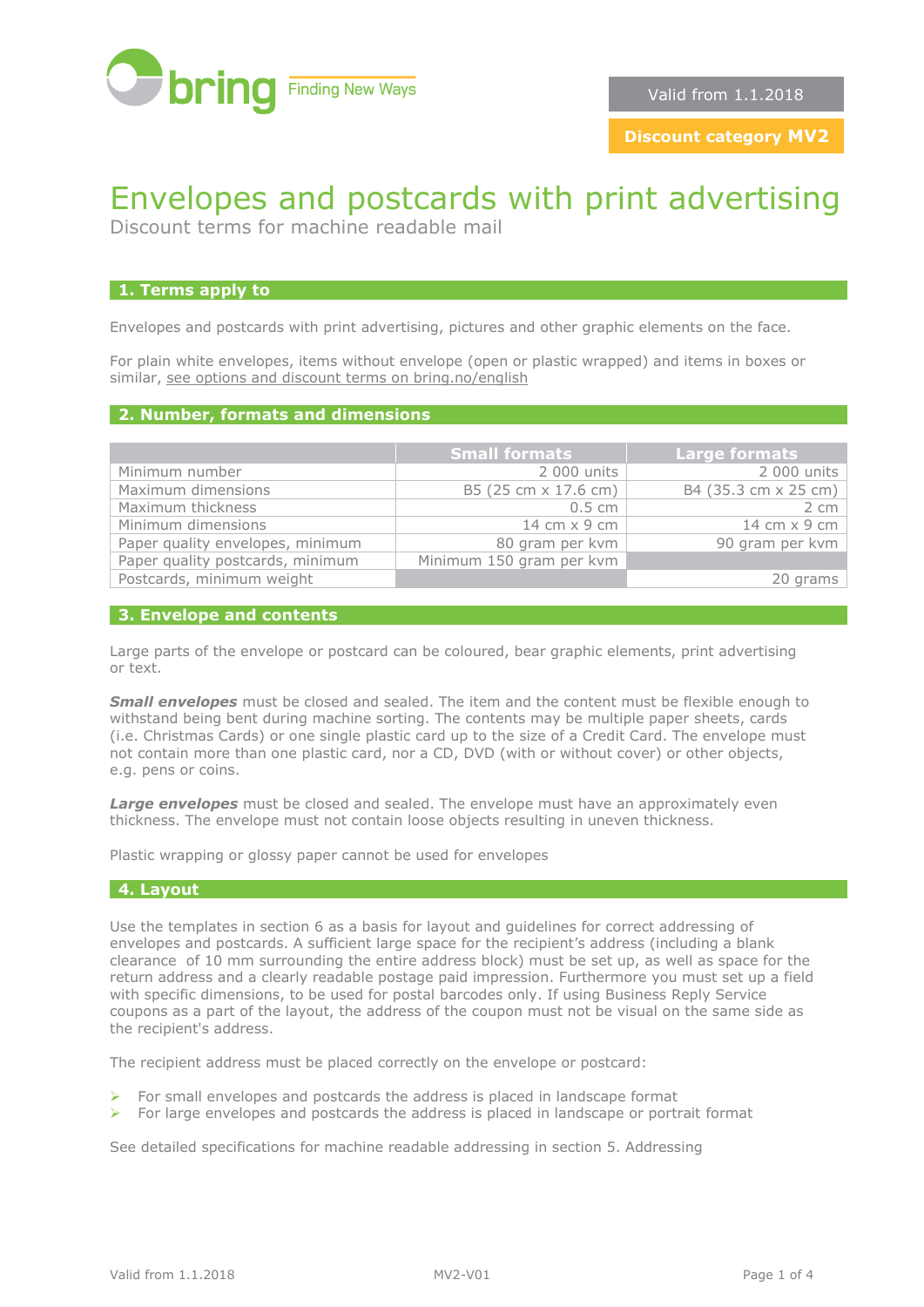| 5. Adressering                                         |                                                                                                                                                                                                                                                                                                                                                                                                                                                                                                                                                                                                                                                                                                                                                                                                                                                                                                          |          |                                                             |                                                                                     |           |  |  |
|--------------------------------------------------------|----------------------------------------------------------------------------------------------------------------------------------------------------------------------------------------------------------------------------------------------------------------------------------------------------------------------------------------------------------------------------------------------------------------------------------------------------------------------------------------------------------------------------------------------------------------------------------------------------------------------------------------------------------------------------------------------------------------------------------------------------------------------------------------------------------------------------------------------------------------------------------------------------------|----------|-------------------------------------------------------------|-------------------------------------------------------------------------------------|-----------|--|--|
| <b>Recipient's</b><br>address                          | Placement of the recipient's address (see 6. Templates):<br>The recipient's address must be at least 2 lines<br>➤<br>$\blacktriangleright$<br>All lines must be set with a straight left margin<br>All address lines must be parallel with the bottom edge of the envelope<br>➤<br>All lines must have the same line spacing of 1 or 1.5. No double line spacing or<br>➤<br>open/blank lines. See template in 6 d)<br>Space between the words must be 1 or 2 space bars<br>➤<br>$\blacktriangleright$<br>Customer number, Electronic Address Updating or a similar customer ID must<br>always be put at the top of the address lines                                                                                                                                                                                                                                                                     |          |                                                             |                                                                                     |           |  |  |
| Typeface/fonts and<br>font size                        | The following typefaces/fonts and font sizes must be used<br>Arial - font size $10,11,12$<br>➤<br>Courier New - font size 10,11,12<br>➤<br>$\blacktriangleright$<br>Verdana - font size 9,10,11,12<br>Fonts and font size must be the same in the entire address<br>➤<br>$\blacktriangleright$<br><b>Bold, Italic or underlined text is not permitted</b>                                                                                                                                                                                                                                                                                                                                                                                                                                                                                                                                                |          |                                                             |                                                                                     |           |  |  |
| Print colour                                           | The address must be in dark print on white or very light coloured envelopes                                                                                                                                                                                                                                                                                                                                                                                                                                                                                                                                                                                                                                                                                                                                                                                                                              |          |                                                             |                                                                                     |           |  |  |
| Window envelopes                                       | Only the recipient address must appear in the window<br>The entire address, including a clear zone of 1 mm around the entire address block,<br>➤<br>must be visible in the window and placed in such a way that it cannot slide away<br>from the window cutout<br>No text, numbers or other marks which are not part of the address may appear,<br>➤<br>neither in the address field or the clear zone<br>If the window size is not large enough to include a clear zone around the address<br>$\blacktriangleright$<br>block, the envelope must be either white or be designed with a very light colour<br>around the window.<br>DIV tags and "Paid by" (e.g. Giro payment forms) can however be accepted within<br>➤<br>the address window.<br>If the address field are framed with an unbroken line, the frame must be drawn with<br>$\blacktriangleright$<br>at least 10 mm clearance to the address |          |                                                             |                                                                                     |           |  |  |
| 2D/QR/Datamatrix/<br>Alphanumeric code                 | 2D/QR/Datamatrix codes, including numeric characters, can be placed in the address<br>field. The clearance to the address lines must be at least 10 mm. The clearance to the<br>address lines must be at least 10 mm.<br>➤<br>If the 2D/QR/Datamatrix code is placed at the top of the address lines with the same<br>straight left margin, the clearance can be less than 10 mm<br>Alphanumeric codes placed at the top of the address lines must be set as line 1 in<br>➤<br>the address with the same line spacing as the rest of the address field.<br>➤<br>A 2D/QR/Datamatrix code with numeric characters and alphanumeric codes must<br>however not be placed to the left of the address                                                                                                                                                                                                          |          |                                                             |                                                                                     |           |  |  |
| Address labels                                         | Address labels can be used as long as the terms in general are met                                                                                                                                                                                                                                                                                                                                                                                                                                                                                                                                                                                                                                                                                                                                                                                                                                       |          |                                                             |                                                                                     |           |  |  |
| <b>Return address</b><br>(Senders address)<br>Keywords | The return address may be printed on the back or on the face of the envelope, and must<br>be complete and in a readable typeface (see template for placing)<br>If printed on the face of the envelope, a keyword must always precede the return<br>address to avoid that the return address can be mistaken as the recipient's address.<br>Options:<br>In one line with each element separated by comma - Keyword, (alt. Keyword:)<br>1.<br>recipient, street address, postcode and place.<br>2. If set in multiple lines, the keyword is placed above the address with a straight left<br>margin, and with the line spacing                                                                                                                                                                                                                                                                             |          |                                                             |                                                                                     |           |  |  |
|                                                        | Approved                                                                                                                                                                                                                                                                                                                                                                                                                                                                                                                                                                                                                                                                                                                                                                                                                                                                                                 | Avsender | Returadresse                                                | Returadr                                                                            | Retur Adr |  |  |
|                                                        | keywords                                                                                                                                                                                                                                                                                                                                                                                                                                                                                                                                                                                                                                                                                                                                                                                                                                                                                                 | Retur    | Fra/From                                                    | Sender                                                                              | Return to |  |  |
| Typeface/fonts and<br>font sizes                       | Typeface/fonts and font size should be the same in the entire return address, including<br>the keyword<br>Font size should be smaller than the one used on the recipient's address.<br>➤<br>⋗<br><b>Bold,</b> Italic and negative fonts as well as text with underlining can be used for the<br>entire return address, not partly                                                                                                                                                                                                                                                                                                                                                                                                                                                                                                                                                                        |          |                                                             |                                                                                     |           |  |  |
| <b>Correct address</b>                                 |                                                                                                                                                                                                                                                                                                                                                                                                                                                                                                                                                                                                                                                                                                                                                                                                                                                                                                          |          |                                                             | A full and accurate address, complete with the postcode, helps us deliver your mail |           |  |  |
|                                                        |                                                                                                                                                                                                                                                                                                                                                                                                                                                                                                                                                                                                                                                                                                                                                                                                                                                                                                          |          | quickly and safely. See how to address your Norwegian mail. |                                                                                     |           |  |  |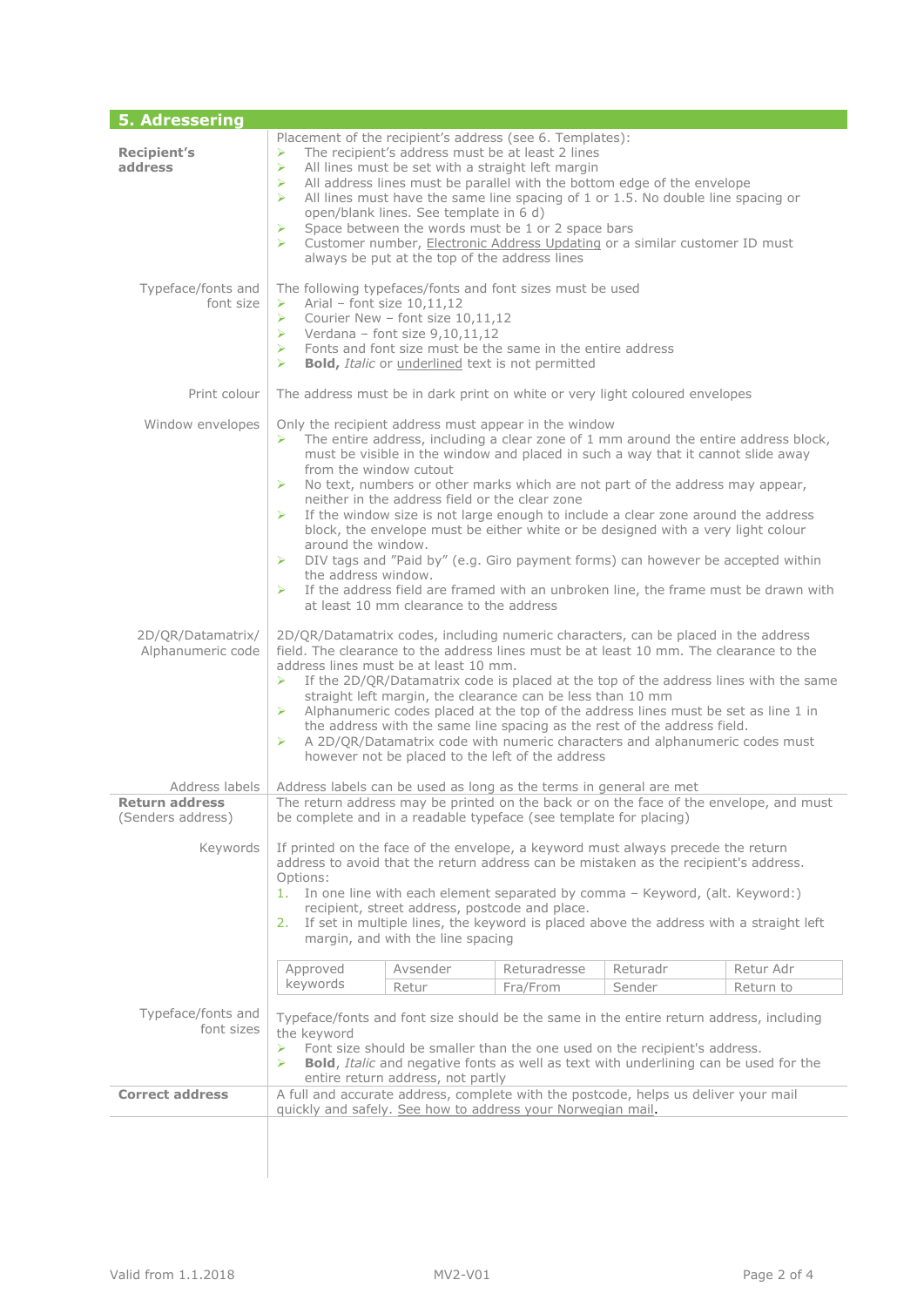# **6. Templates**

# **a) Addressing in landscape format (apply for small and large formats)**



**b) Addressing in portrait formats (apply for large formats only)**



## **The entire recipient address** must be

surrounded by a clear zone of at least 10 mm.

# **Reserved field for Postal barcodes**

Dimensions vary depending on the format of the envelope/postcard. For small formats the field must be at least 140 mm long and 160 mm for format large. The width of the field depends on whether the address is in landscape or portrait format:

#### **Addressing in landscape format**

- Format small 20 mm from the bottom edge
- Format large 30 mm form the bottom edge

# **Addressing in portrait format**

Format large only.

- The barcode field must be at least 160 mm long and 30 mm wide.
- Must be laced in the lower left corner or upper right corner.

# **Sender/return address**

If placing the return address on the face of the envelope/postcard, a keyword must always precede the return address to avoid misconceptions with the recipient's address.

Read more about addressing in section 5